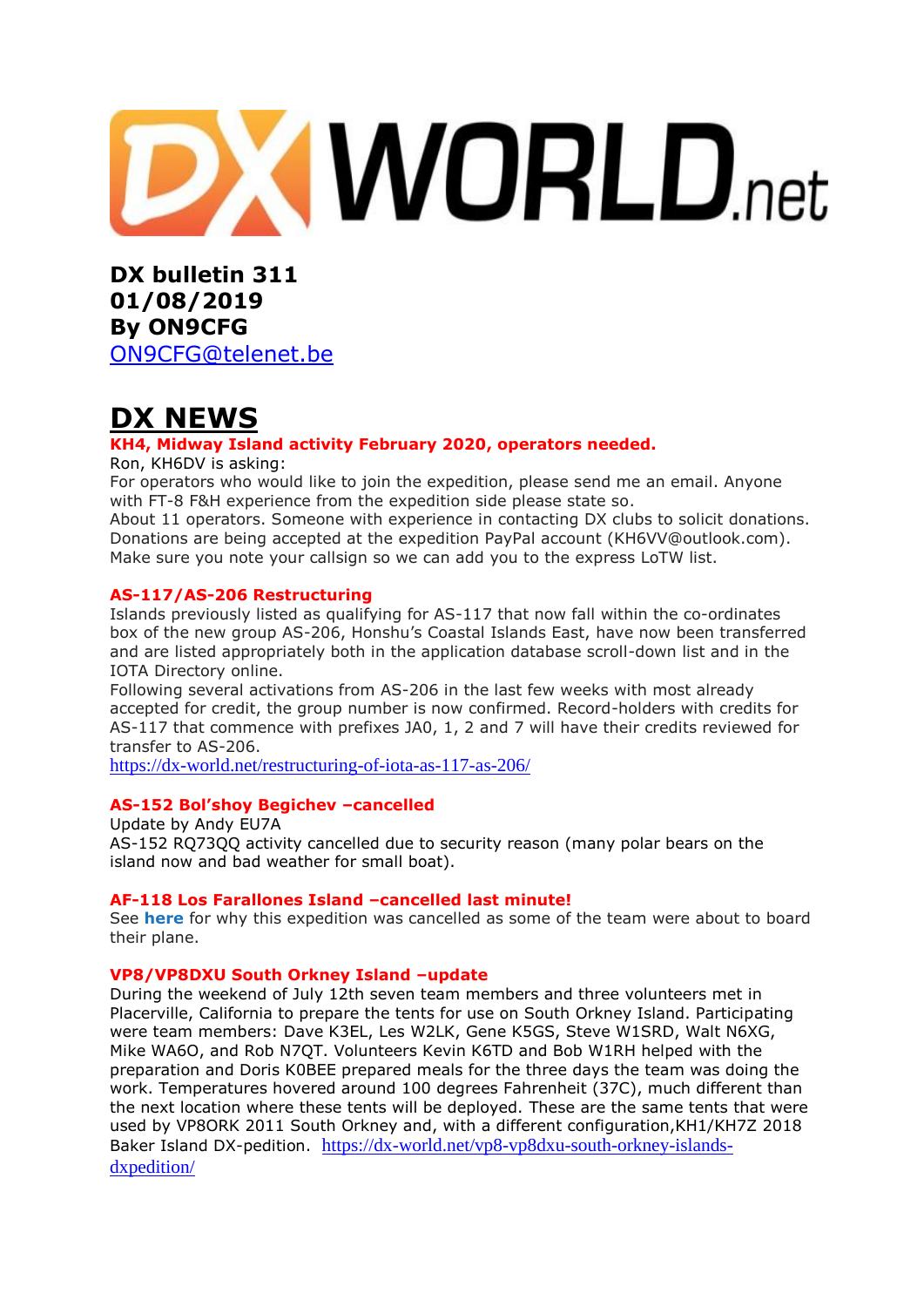# **DXCC This week on HF**

**4L, GEORGIA** Darek, SP9DLM will be QRV from Kobuleti as 4L/call from August 4 until August 16. Operation on 40, 20, 15 and 10 meter. QSL via home call, direct or bureau, LoTW.

**5H, TANZANIA** Fabian, DF3XY is operating from Zanzibar Island as 5H1XY. Operation on HF. QSL via home call.

**8Q, MALDIVES** Gil, IZ2DLV will be operating from Nika Island as 8Q7GB between August 6 and August 18. Activity in 'holiday-style' from 40 to 15 meter using CW, SSB and FT8. QSL via LoTW.

**8Q, MALDIVES** Sugi, JI3KDH is operating as 8Q7SU from North Male Atoll until August 7. Operation from 20 to 10 meter using CW. QSL via LoTW.

**C5, THE GAMBIA** Przemyslaw, SP3PS is active as C5SP until August 5. QRV from 20 to 6 meter using SSB and FT8. QSL via home call direct and LoTW.

**CY9, ST PAUL ISL** THE CY0 DXpedition team with 7 operators is active until August 7 as CY9C. It is rare on CW and a big effort will be made for this, furthermore all bands will be activated using all modes. QSL via WA4DAN direct, LoTW and Club Log. <http://cy9c.com/index.html>

**E4, PALESTINE** Janusz, SP9FIH is once again QRV as E44WE. Plans are to operate SSB, FT8 and/or RTTY on 80, 30, 20 and 6 meter. QSL via Club Log OQRS or via home call. <http://www.e4.dxpeditions.org/>

**H4, SOLOMON ISL** Bernhard, DL2GAC is once again operating as H44MS from Malatai Isl until September 25. Activity from 80 to 6 meter using SSB only. QSL via home call. **HC, ECUADOR** Joe, IZ1HGP is operating as HC2/call until September 1. Activity from 160 to 6 meter. QSL via LoTW.

**IS0, SARDINIA ISL** Sebastien, F8BDQ is operating as IS0/call until August 6. QSL via home call, direct only.

**IS0, SARDINIA ISL** Richard, OM2TW is active in 'holiday-style' until August 3. Operation from 80 to 10 meter using CW, SSB, RTTY and digi. QSL via OM2FY. **J6, ST LUCIA** Frank, K3TRM is operating as J6/call from Gros Islet until August 3.

Operation from 40 to 6 meter using CW, SSB, digi and satellite.

<https://www.qrz.com/db/J6/K3TRM>

**JW, SVALBARD** Erling, LB2PG is ORV as JW/call until November. Activity from 80 to 20 meter using SSB. QSL via home call.

**OHO, ALAND ISL** Bert DK3BK, Uwe DO5JD and Cornelia DK3CKM will be operating as OH0UDG from August 3 until August 17. Activity from 80 to 10 meter. QSL via M0OXO. **TK, CORSICA** Frans, DJ0TP is once again QRV as TK/call in 'holiday-style' until August 8. QSL via LoTW or via home call, direct or bureau.

**V4, ST KITTS** John, W5JON is once again operating as V47JA from his vacation home in Calypso Bay until August 11. Operation from 160 to 6 meter using SSB and FT8. QSL via home call direct or LoTW.

**VK9L, LORD HOWE ISLAND** Rick, AI5P is after his trip to Tahiti active as VK9APX until August 10. Operation from 40 to 17 meter using CW and FT8. QSL via home call. **VP9, BERMUDA** Josh, W9HT is active as call/VP9 until August 6. Operation on HF and 6 meter. QSL via home call direct.

**XV, VIETNAM** Sven, HB9DXN is once again operating as XV9DXB from Nha Trang until mid-August. Activity on 80, 40, 20 and 15 meter using CW and SSB. QSL via EB7DX. **YJ, VANUATU** Geoff, ZL3GA is operating from the Malowia Guest House until August 2. Activity on HF using CW, SSB and FT8. QSL via LoTW, Club Log OQRS or via home call, direct or bureau.

**Z8, SOUTH SUDAN** Diya, YI1DZ is once again operating as Z81D until October 10. Operation from 80 to 10 meter using SSB and FT8. QSL via OM3JW, OQRS.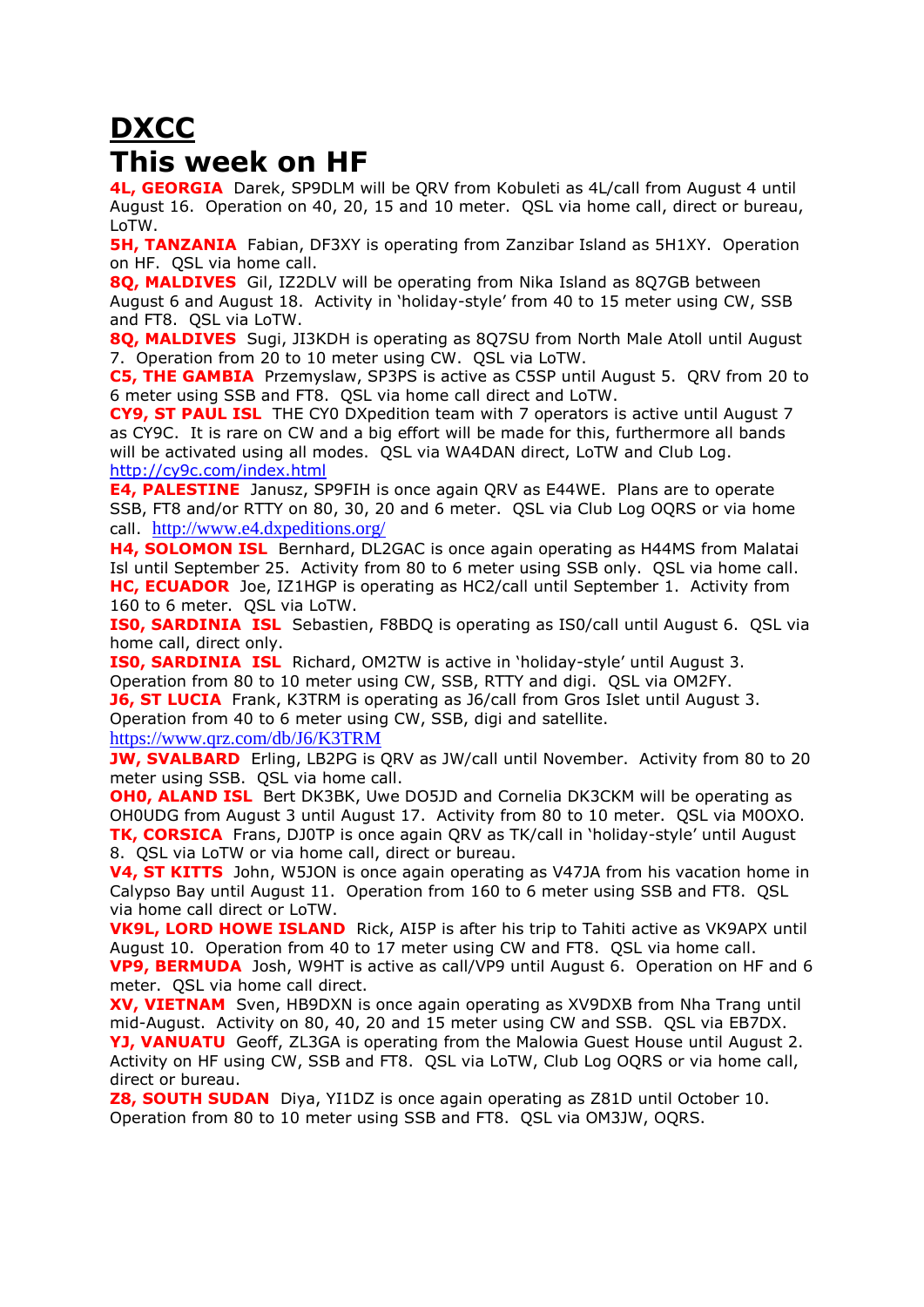# **Coming up soon**

**CT3, MADEIRA** Henning, CT9ABR will be active as CR3EE between August 8-12. Focus on the Worked All Europe DX Contest. QSL via OZ2I and LoTW.

**FG, GUADELOUPE** A large team will be active as TO8FTDM and also with their own calls using the FTDMC or FTDM between August 10 and August 24, this to mark the  $2^{nd}$ anniversary of the FT8 digital mode club. <https://www.qrz.com/db/TO8FTDM>

**FP, ST PIERRE & MIQUELON** Look for VO1IDX, DJ6GI, DM4IM and DD5ZZ as TO5M from Ile aux Marins between August 10 and August 18. Activity from 160 to 6 meter with 4 stations using CW, SSB and FT8. Real-time log and QSL via Club Log. <http://fp2019.net/>

# **IOTA This week on HF**

### **AFRICA**

**AF-057 Nosy Be** Giovanni, IZ2DPX will be active as 5R8PX from August 3 until August 17. Operation on HF using SSB and digital. QSL via IK2DUW.

### **EUROPE**

**EU-029 Falster Isl** OZ/SP7IDX **EU-030 Bornholm Isl** OZ/SP7IDX **EU-132 Wolin Isl** SP7IDX/1 Waldi, SP7IDX is on an IOTA tour until August 12. Operation from 40 to 10 meter using SSB and FT8. QSL via LoTW, Club Log and home call direct.

**EU-033 Texel Isl** Jan, PA2JJB is active as PA6TXL until August 10. QSL via home call. **EU-056 Flemsoya** LA/OK1XC and LA/OK3EE are QRV until August 4. QSL via OK1XC.

### **OCEANIA**

**OC-171 Magnetic Isl** Steve, VK3TTT will be active for a few nights starting around August 7. Operation as call/4 using mainly FT8 with some SSB and slow CW. QSL via Club Log and LoTW.

# **Coming up soon**

### **AFRICA**

**AF-064 Robben Isl** ZS9V team will again be operating from the evening of 15th August until sometime on the 20th. This covers the weekend of ILLW. Same as last year (SSB on 10/15/20 and SSB on 40/80). Further information on the operation will be published on <http://zs9v.org.za/>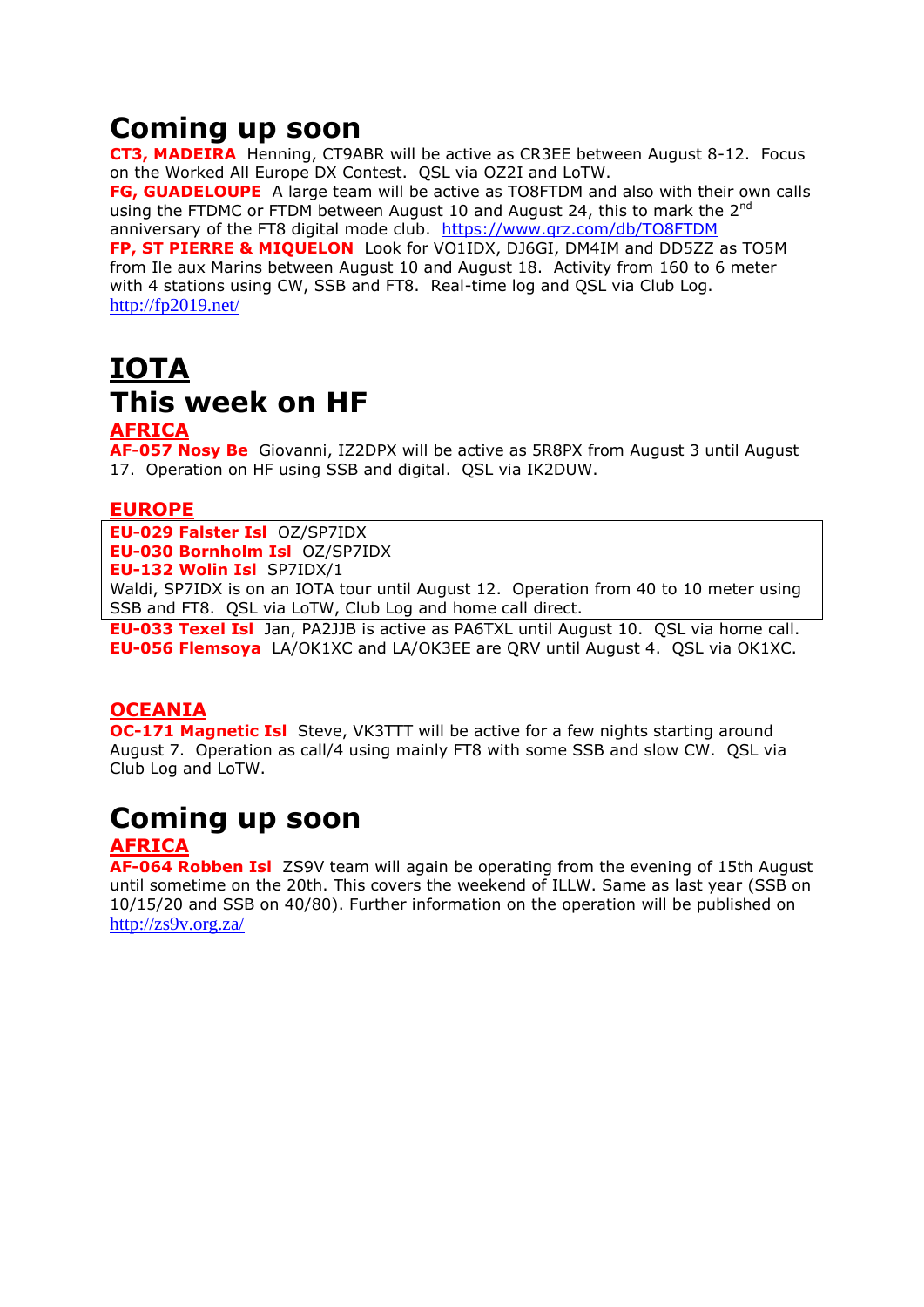

### **On the scene CY9C St Paul Island operating view (by WW2DX)**

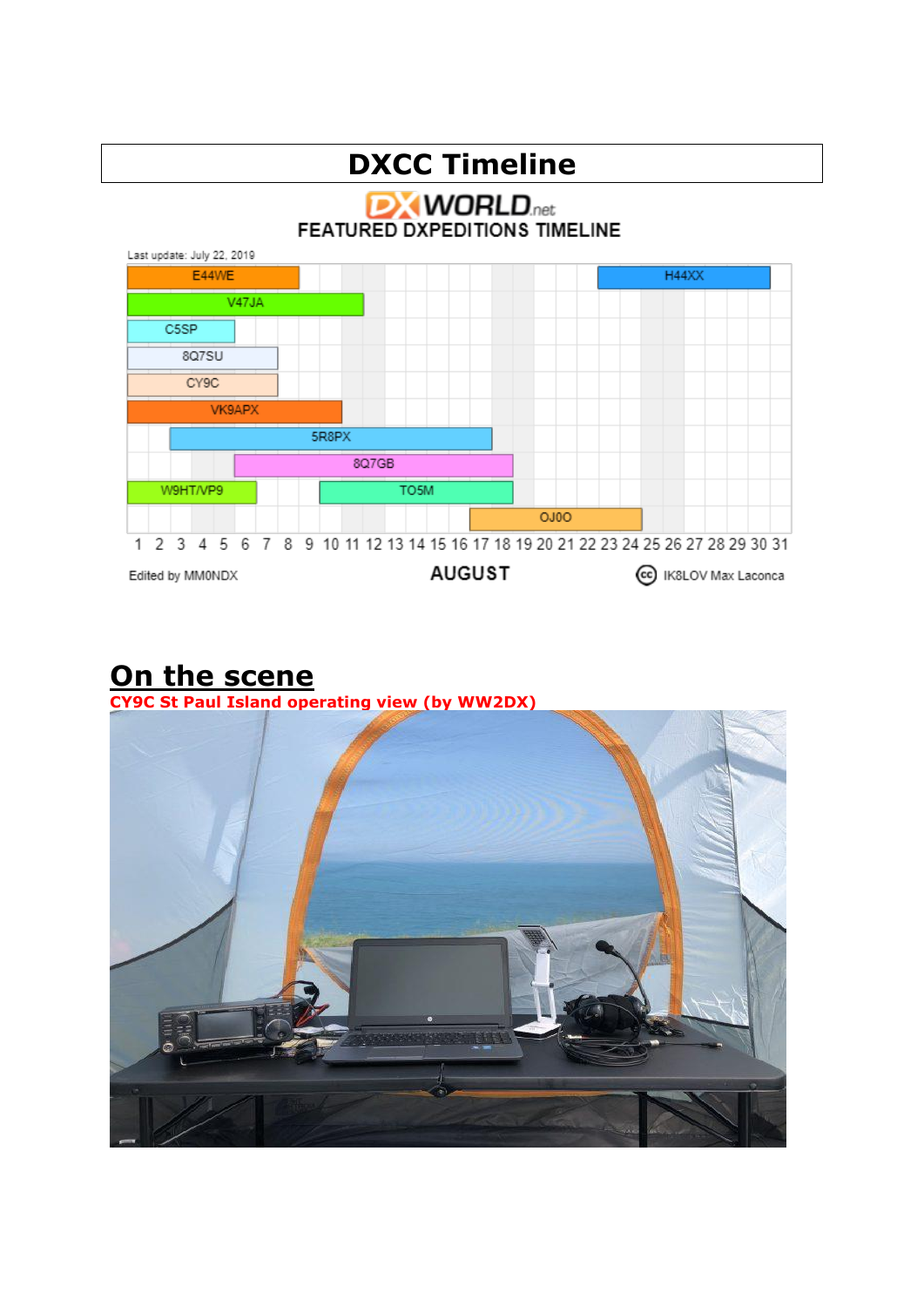# **ANNOUNCEMENTS Announced DX**

### *THE NEWCOMERS*

**9G, GHANA** Chip, KB1QU will be operating as 9G5QU during September 8 until September 21. Operation on 40, 30 and 20 meter using CW, FT8/FT4. QSL via N4GNR direct.

**C2, NAURU** Yuris YL2GM, Kaspars YL1ZF, Kristers YL3JA and Jack YL2KA will be operating as C21W between September 16 and September 25. Activity from 160 to 6 meter using CW, SSB, RTTY and FT8. [http://www.lral.lv/c21w\\_t30l/index.html](http://www.lral.lv/c21w_t30l/index.html)

**KH4, MIDWAY ISL** Ron, KH6DV announces a trip to Midway in February 2020 for about 2 weeks. Midway Atoll is #14 on the Clublog most wanted list and has not been active for some time. The aircraft used for the logistics flights has been downsized and visitors are no longer allowed to fly to the island. Operators interested in joining the expedition should be prepared to undertake a 6.75 day ocean voyage. The vessel DXpedition veteran A/S Machias can be seen on my QRZ page KH6DV. The vessel will provide all power (2 x 27KW generators and air conditioned sleeping, operating and galley areas.) More to follow.

**OA, PERU** Nacho, EA7TN will be active as OA4/call from Lima for a period of 5 years. Operation on all bands and 6 meter. QSL via EA5GL and LoTW.

**T30, WEST KIRIBATI** Yuris YL2GM, Kaspars YL1ZF, Kristers YL3JA and Jack YL2KA will be operating as T30L from Tarawa between September 6 and September 15. Operation from 160 to 6 meter using CW, SSB, RTTY and FT8.

[http://www.lral.lv/c21w\\_t30l/index.html](http://www.lral.lv/c21w_t30l/index.html)

**V6, MICRONESIA** Al, K7AR will be active as V63AR from the South Park Hotel in Pohnpei. Activity from November 18 until November 26. This includes an entry in the CQWW CW contest. Focus on low bands 160 and 80 meter looking for US East Coast, Caribbean and Europe.

**VK9L, LORD HOWE ISL** Michael, DF8AN will be QRV as VK9LQ from November 21 until November 27. Operation from 160 to 6 meter (160 if situation is good for an 160 antenna). Modes CW, RTTY, FT8 and other digital modes.

### *THE REMINDERS*

**3B8, MAURITIUS** Olof, G0CKV and others will be operating as 3B8MU during the CQWW CW Contest (Nov 23-24). Operation before and after the contest mostly on the low bands between November 18 and November 29. QSL via M0OXO.

**3D2, FIJI** Heli, DD0VR will be operating as 3D2VR during September 2-9 and again from September 23-27. Operation from 80 to 6 meter. QSL via home call.

**3DA0, KINGDOM OF ESWATINI** Look for Pista HA5AO to return to eSwatini (Swaziland) from September 15 until October 1. Activity as 3DA0AO for 2 weeks from 80 to 10 meter using CW, RTTY and FT8. QSL via OQRS [https://www.ha5ao.com](https://www.ha5ao.com/)

**5H, TANZANIA** Alex K2BB, Pavel UU0JR and others will be operating as 5H3EME and 5H3UA between November 15 and November 30 (approx). Operation on HF and VHF using CW, SSB, digi and EME. An entry in the CQWW DX CW contest is included. More to follow.

**5W, SAMOA** Heli DD0VR and Sabine DE3BWR will be QRV as 5W0VR between September 9 and September 16. Operation on HF. QSL via DD0VR.

**5X, UGANDA** The Italian DXpedition Team will be active from Uganda during September/October 2019. Look for them as 5X0T using CW, SSB and RTTY and as 5X0X using FT8. More to follow.

**6O, SOMALIA** Ken LA7GIA announces he is going back to Somalia in September as 6O7O. Ken says: I really look forward to this trip! Planning a trip to Somalia involves many limitations and challenges wrt obtaining permissions, logistics, operation as well safety & security wise. I have obtained the license **6O7O**, and LoTW is already received by ARRL.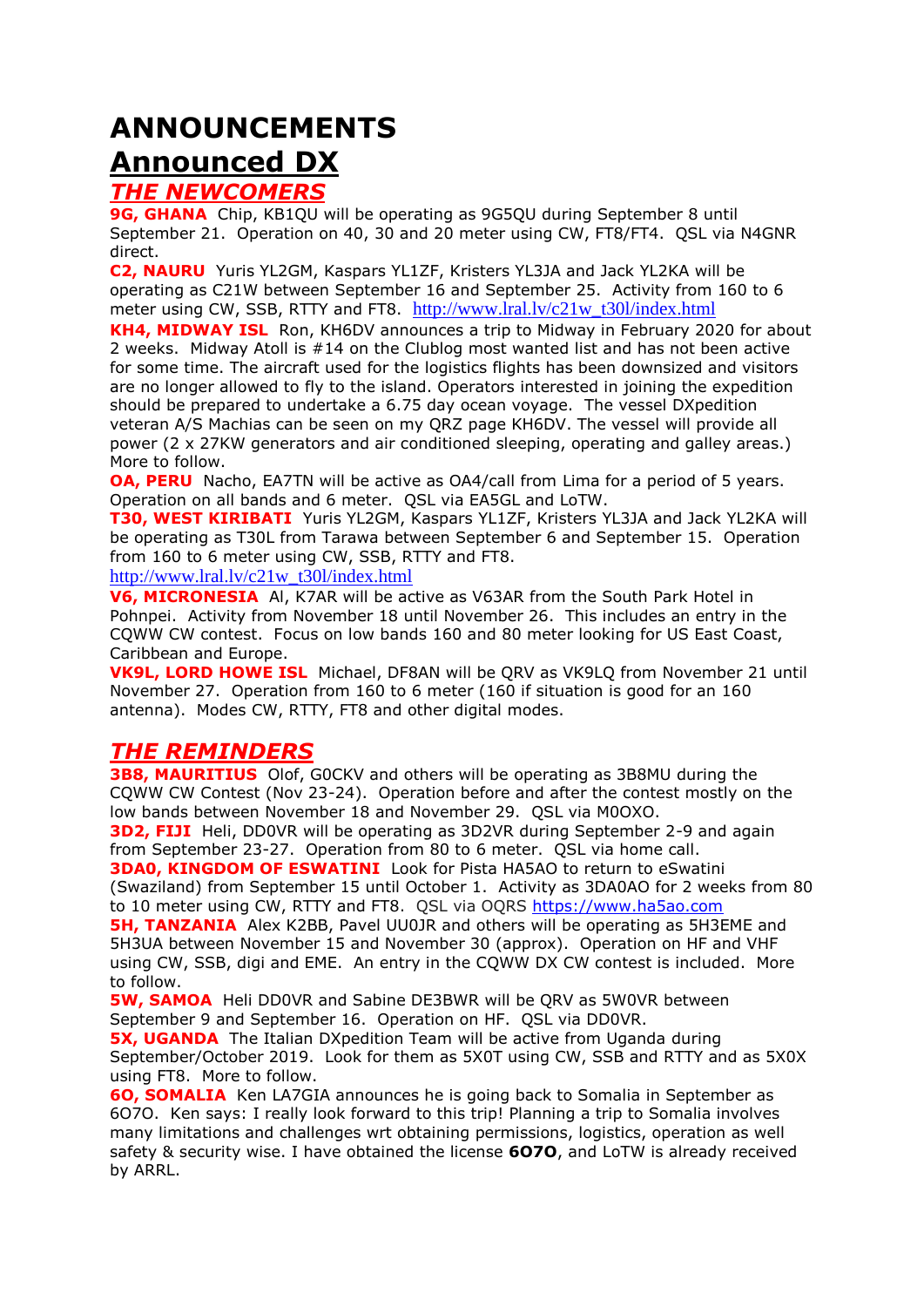I have a better QTH than last time. This time also with more space for beverages to NA/EU and Asia. Everything is booked and in place like accommodation, flight etc. I will be operating solo for exactly 14 days on all bands 160-10m using mainly CW. If possible also digi mode. If someone can send me an original Elecraft mic I might do some SSB as well… QRV from 160 to 10 meter. QSL via M0OXO, Club Log, LoTW.

**7P, LESOTHO** Pista, HA5AO is returning to Lesotho as a volunteer to a local community group. Operation from October 1-19 from 80 to 10 meter during his spare time. Log and OQRS on [http://ha5ao.com](http://ha5ao.com/)

9G, GHANA A large team with S50A, S50R, S51DS, S51TC, S51ZJ, S54W and S57UN will be operating as 9G5W from Kokrobite between November 16 and November 17. An entry in the CQWW DX CW contest is included. QSL via S54W, LoTW, Club Log. <https://ghana.si/>

**9U, BURUNDI** Francesco, IV3TMM will be active as 9U3TMM between August 31 and September 17 from Bujumbura. Activity in 'holiday-style' from 60 to 6 meter using FT8, SSB and RTTY. QSL via home call.

**9X, RWANDA** Harald, DF2WO will once again be ORV as 9X2AW from Kigali. Activity from November 4 until November 16.

**A3, TONGA** Helmut, DD0VR will be active from Tonga as A35JY during September 16- 21. This activity is between Helmut's [3D2VR](https://dx-world.net/3d2vr-fiji/) operation. QRV on HF bands using CW and SSB. QSL via home call.

**A3, TONGA** Grant VK5GR with Andrew VK5AKH and Oly VK5XDX will be active as A35JT. An entry in the CQWW RTTY and OCDX SSB contest is included. The team is keen for a 4 square on 40/30, beams on 20/10 and verticals for 160/60 meter. Planned dates are September 22 – October 7, 2019. <http://vk5gr-iota.net/?p=1288>

**D4, CAPE VERDE** Harald, DF2WO will once again be operating as D44TWO from Praia Baixa. QRV in 'holiday-style' from September 29 until October 13. Operation from 160 to 6 meter using CW, SSB and digi. QSL via M0OXO.

**D6, COMOROS** The International MDXC team will be active as D68CCC from October 20 until November 1. A large team with Antonio, IZ8CCW as team leader will be on air with 5 stations using all modes. More to follow.

**EL, LIBERIA** During September/October the Italian DXpedition team will be active as A82C (CW and SSB) and as A82Z for digital modes. The team will be active with 11 operators and 5 stations using CW, SSB and digi. Real-Time logging. <http://www.i2ysb.com/idt/>

**FH, MAYOTTE** Willi, DJ7RJ will once again be active as FH/call starting mid-October. Focus on 160 meter. QSL via home call.

### **FH, MAYOTTE**

### **FR, REUNION**

Willi, DJ7RJ will once again be active as FH and FR/call during October 2019. Focus on top band from Mayotte. QSL via home call.

**FM, MARTINIQUE** Hideto, JF2QNM will be QRV as FM/call between October 24 and October 30. An entry in the CQWW SSB contest is included as TO1J.

**FO/M MARQUESAS ISL** Members of the CAN-AM DXpedition Group will be operating from the island of Hiva Oa in the Marquesas Islands for 10-12 days between November 6-19. The Marquesas Islands rank #60 on Club Log DXCC "most wanted" list.

Operations will include all available bands 160m-10m and CW, SSB and FT8. Operators are: F6BCW, K4UEE, K5PI, W5MJ, W5SJ, W5RF, VA7DX and VE7KW. This includes operators from TX5T last year. QSLs will be available via Direct and LoTW. More to follow.

**FP, ST PIERRE & MIQUELON** DK1BT, DL4WK, DL6SAK, DL7DF, DL7UFR, SP3CYY and SP3DOI will be active as TO80SP during October 2-14. Active with three stations from 160m through 10m on CW, SSB and digi. <http://www.dl7df.com/fp/>

**FP, ST PIERRE & MIQUELON** Eric, KV1J will once again be active as FP/call between September 24 and October 8. Operation from 160 to 10 meter using CW, SSB and digital. QSL via home call, LoTW.

**FS, SAINT MARTIN** Look for FS/K9NU, FS/W9ILY, FS/N9AOL, John FS/K9EL and Marco FS4WBS in December. Primary focus will be on the low bands using CW and FT8. QSL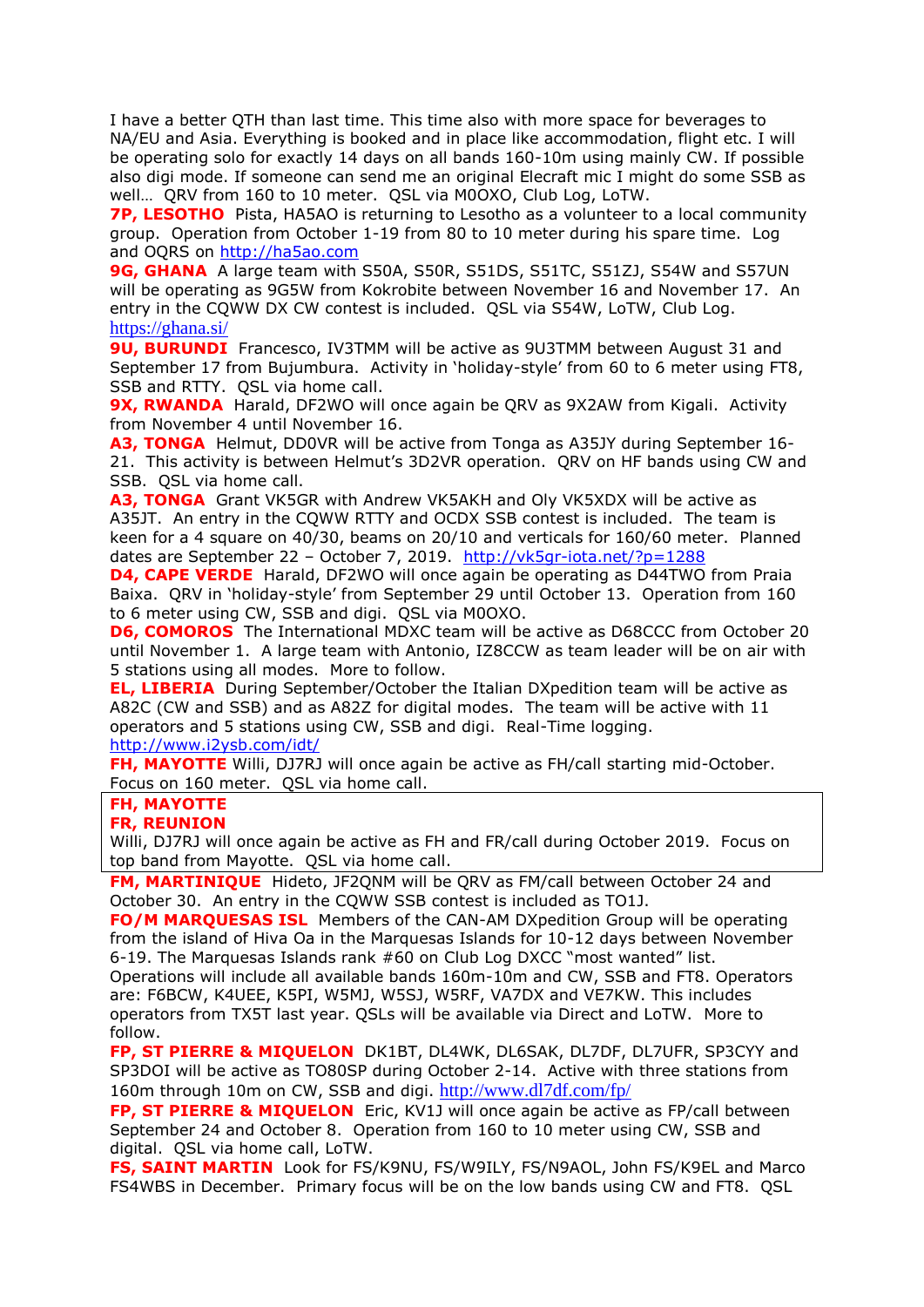for all calls via home call, direct or bureau, Club Log OQRS, LoTW. FS4WBS goes to IZ1MHY. <http://k9el.com/SaintMartin2019/SXM2019.htm#Operating>

**GD, ISLE OF MAN** Members of the NBDX Team will be operating as MD/OP2D between September 21 and September 27. Operation from 160 to 6 meter using CW, SSB and digi. QSL via M0URX OQRS. <http://users.telenet.be/on4ann/MD/>

**H4, SOLOMON ISLANDS** Michael, DL2GMI will be ORV from Malaita between August 22 and September 2. Operation on 80, 40, 20, 15 and 10 meter. Callsign is pending.

**J8, GRENADINES** Brian, GW4DVB will once again be active as J88PI from April 6 until April 14, 2020. Activity from 40 to 6 meter using mainly SSB and FT8. QSL via home call.

**J8, GRENADINES** Tom, KC0W will be operating as J8CW. Dates not yet known but it will be a dedicated CW operation. More to follow soon.

**OJ0, MARKET REEF** Look for OJ0O (DS4EOI, JE6HIB, JH4RHF and W5XU) from August 17 until August 24. An entry in the International Lighthouse/Lightship Weekend is included. QSL via OE1ZKC.

**P4, ARUBA** Jaap, PA7DA will be operating as P4/call from October 17 until October 31. Activity in 'holiday-style' on 40, 20 and 10 meter using CW, SSB and FT8. QSL via home call.

**PJ7, ST MAARTEN** Ed, N2HX will once again be operating as PJ7PL from October 20 until November 4. An entry in the CQWW SSB contest is included, before and after the contest look for Ed on HF using SSB, RTTY, FT4/8. QSL via home call.

**PY0T, TRINDADE & MARTIM VAZ** ZZ0T will be the next DXpedition in 2019. Full details soon.

**S7, SEYCHELLES** Lance, W7GJ will be active as S79GJ from September 18 until October 5 on a 6 meter EME DXpedition. This is the first time that this will be activated on 6m EME. For all details see: http://www.bigskyspaces.com/w7gj/Seychelles%202019.html

**T30, WEST KIRIBATI** Stan LZ1GC, Mitko LZ3NY and Karel OK2WM will be operating as T30GC between October 7 and October 23. Activity from Tarawa Atoll (OC-017) from 160 to 10 meter using CW, SSB, RTTY. QSL via Club Log (preferred), LoTW or via LZ1GC direct or bureau. Full details on <http://c21gc.com/>

**T30, WEST KIRIBATI** Look for T30ET from March 18 until April 2, 2020 from Tarawa. Activity on all bands using CW, SSB, RTTY and FT8. <http://www.5b4alx.cloud/>

**T33, BANABA ISL** T33T by the Rebel DX Group, after their Conway Reed DXpedition they will be QRV from Banaba within the next month or so.

**T6, AFGHANISTAN** Robert, S53R will be operating from Kabul as T6A (contest) and as T6AA. QRV starting from early September for up to 2 years. QSL via home call, LoTW. **T8, PALAU** Nobuaki, JA0JHQ will once again be active as T88PB from Koror between September 6-9. Activity on HF. QSL via JH0JHQ.

**T8, PALAU** Look for T88FM (JM1LIG), T88RR (JA6UBY) and T88MK (JO3LVG) between September 12 and September 21. Activity from 160 to 6 meter using CW, SSB and digi. **TI9, COCOS ISL** TI9C…More to follow.

**TR, GABON** Roland will once again be QRV as TR8CR from Libreville. Activity during October-November from 40 to 17 meter using CW and SSB. QSL via F6AJA. **TT, CHAD** The Italian DXpedition Team is going to Chad. TT8RR for CW, SSB and RTTY, TT8XX for FT8. More to follow.

**VK9C, COCOS KEELING** Keith GM4YXI and Chris GM3WOJ will once again be active as VK9CZ between November 12 and November 29. Activity from 160 to 10 meter using CW, SSB and some FT8. QSL via LoTW and Club Log OQRS. [http://www.vk9cz2019.com](http://www.vk9cz2019.com/) **VK9N, NORFOLK ISLAND** Janusz, SP9FIH will be QRV as VK9NK starting mid-January 2020 for a couple of weeks. Activity from 160 to 10 meter using CW, SSB and digi. QSL via home call.

**VK9N, NORFOLK ISL** Jacek SP5EAQ (SSB), Mek SP7VC (digital) and Marcin SP5ES (CW) will be active from Norfolk: SP5EAQ October 18 – November 4, SP7VC October 18- October 28, SP5ES October 28 - November 4. QSL via SP7VC, direct or bureau, LoTW. <http://vk9n-2019.dxing.pl/>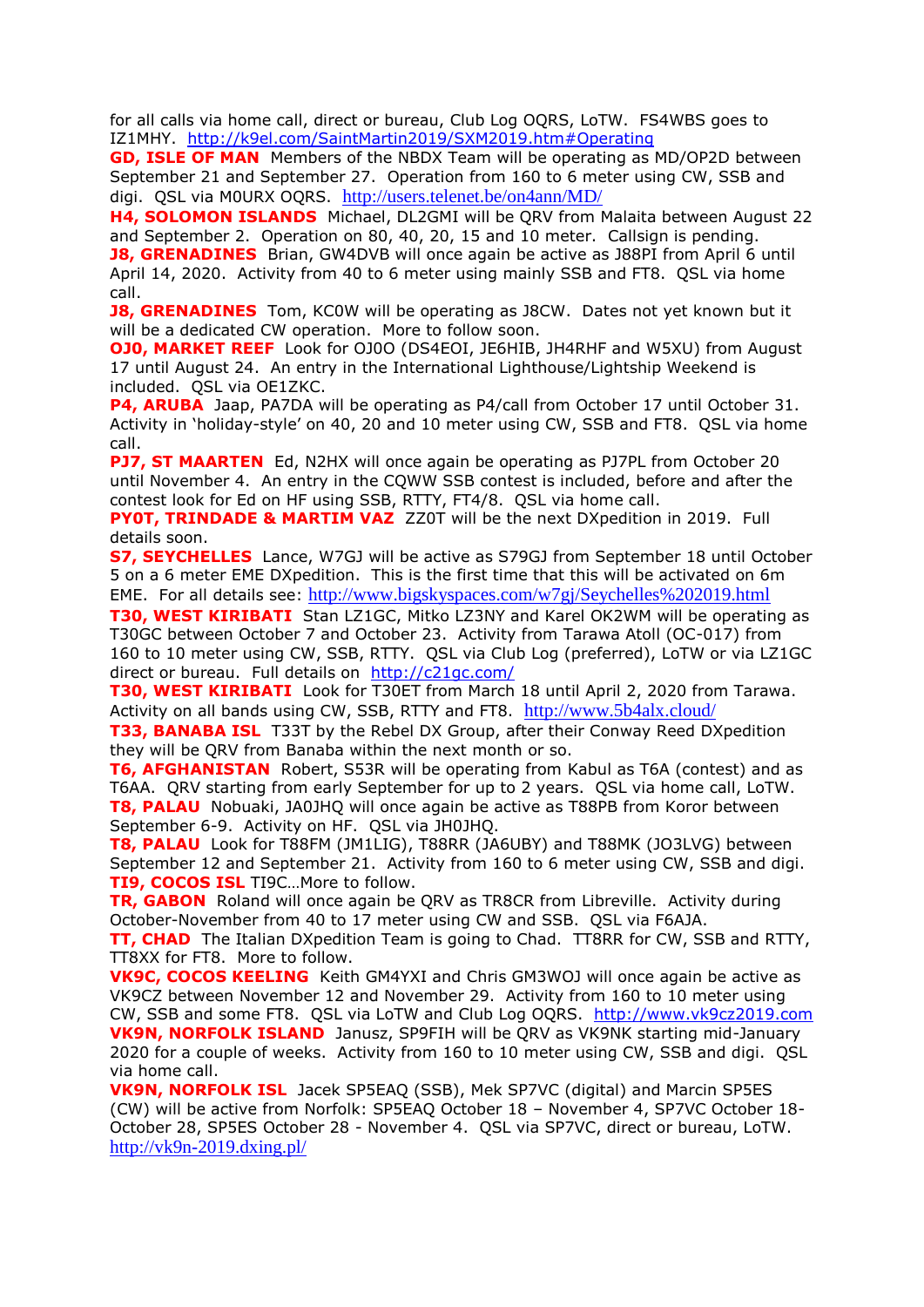**VP6, PITCAIRN ISL** A large team of 14 operators such as K0IR, EY8MM, N2TU, W0GJ will be operating as VP6R in October 2019. Operation on all bands using all modes. More to follow. <https://pitcairndx.com/>

**VP8, SOUTH ORKNEY** After their successful VP6D Ducie Island 2018 DXpedition, the Perseverance DX Group is pleased to announce their intention to activate South Orkney Islands as VP8/VP8DXU, currently Club Log #16 most wanted.

Planning has begun for an expedition in February/March 2020. A team of experienced DX and Contest operators will operate from Signy Island for up to 15 days. The process of obtaining landing permission is underway. The call sign will be announced at a later date. The team will sail from Punta Arenas, Chile aboard RV Braveheart. Seven operating positions are planned for 160-10 meters, SSB/CW/Digital.

The team includes: Dave K3EL, Les W2LK, Steve W1SRD, Ricardo PY2PT, Gene K5GS, Arliss W7XU, Heye DJ9RR, Laci HA0NAR, Mike WA6O, Vadym UT6UD, Walt N6XG and Rob N7QT. <https://sorkney.com/>

**VU7, LAKSHADWEEP ISL** Shabu, M0KRI and others will be operating as VU7RI from October 19 until November 3. Operation from 80 to 6 meter with a focus on the higher bands using CW, SSB and FT8. QSL via M0KRI, LoTW and Club Log.

**XT, BURKINA FASO** Harald, DF2WO will once again be QRV as XT2AW from December 2 until December 20. QRV on HF using CW, SSB and digi.

**XV, VIETNAM** Look for XV9D between November 16 and December 1 with a focus on the 5 lowest bands. An entry in the CQWW CW contest is included. QSL via EA5GL. **YJ, VANUATU** Oleh, KD7WPJ will be operating from Efate Island as YJ0BCP from

October 3 until October 10. Activity from 40 to 6 meter using CW, SSB and FT8. QSL via home call for CW and SSB. FT8 via LoTW.

**Z2, ZIMBABWE** The Z2LA and 7P8LB team are planning a next trip from March 5 until March 15, 2020. Look for the team as 9J2LA. They will focus on CW and FT8 for the low bands and CW, SSB and FT8 for the higher bands. QSL via M0OXO. <http://9j2la.com/> **ZD7, ST HELENA** Oliver, W6NV will be QRV as ZD7W during the CQWW CW contest (November 23-24). QSL via LoTW.

**ZF, CAYMAN ISL** Frank, K3TRM will be QRV as ZF2RM, dates not known yet. He specifically mentions Cayman Brac, therefore his call may change to ZF9/ZF2RM when operating from there.

**ZK3, TOKELAU** An international team led by YT1AD and Alex UT5UY is planning a DXpedition to Tokelau as ZK3A, it has a high rating on low bands and EME. Plans are to be on air from October 1 until October 11. Activity on all bands, all modes and EME. The team will also help ten (10) young locals in becoming Radio Amateurs and has arranged for a call sign (**ZK3RT**) to be granted to the Tokelau Club Station which will have equipment donated by our team. It has been decided amongst the ops there will be two operating camps and with concentration on the low bands. There will be an advanced installation crew that will be sent prior to the main body of operators arriving. Dusko ZL3WW, Adrian KO8SCA, and Rob NQ7T have volunteered to become the advanced installation crew. <https://tokelau2019.com/>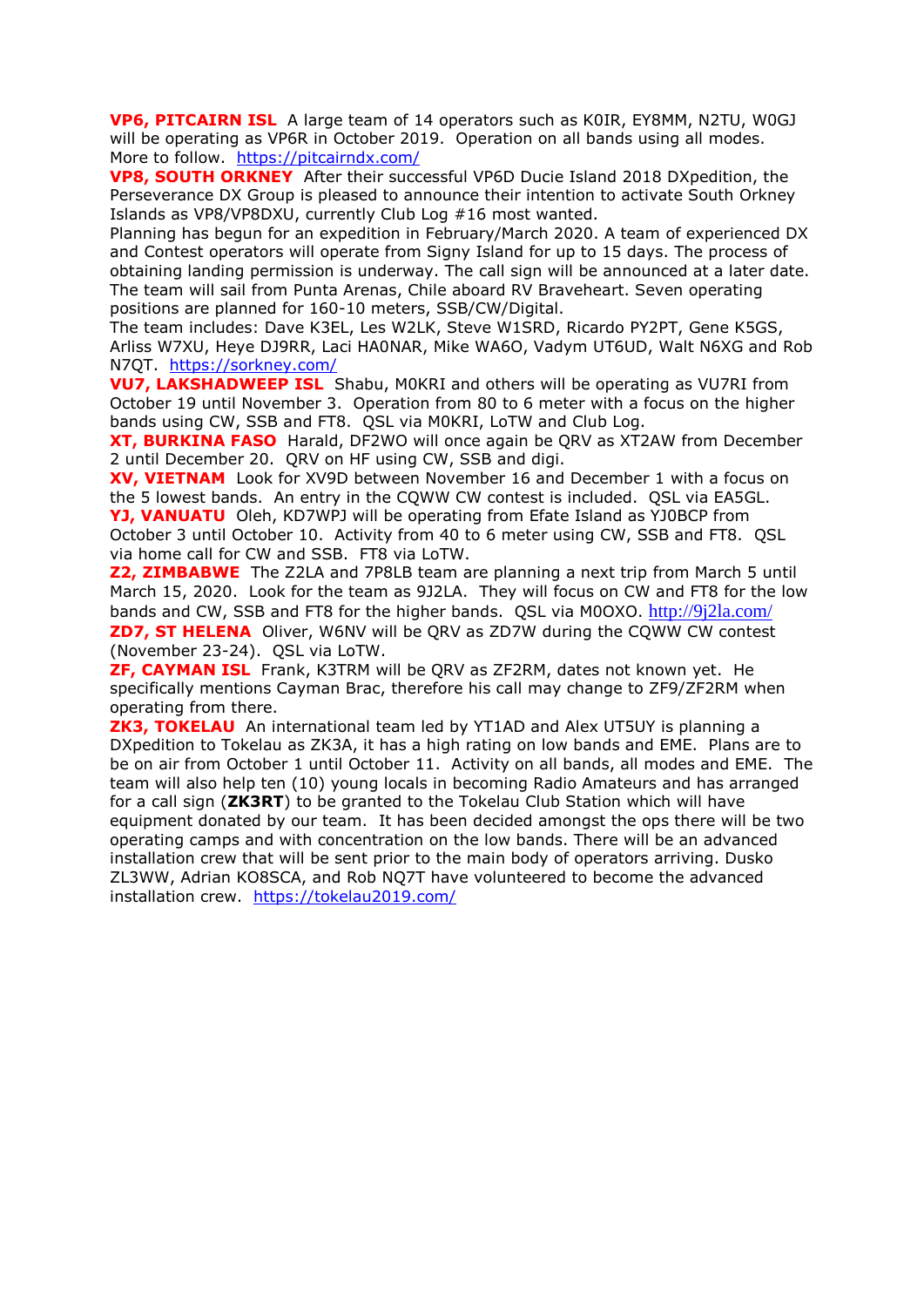# **Announced IOTA**

### *THE NEWCOMERS* **NORTH AMERICA**

**NA-008 Ellesmere Isl** VY0ERC is once again active until August 10 from Eureka. Operation on 40 and 20 meter with possible 80 meter using CW, SSB and digi when weather permits. FM satellites from ER60, EQ79 and close grids are also scheduled. **NA-176 Ile du Harve** Pierre, VE2GT will be active for a short activity as VE2GT/150 on September 1. Activity on HF. See the progress [https://aprs.fi/#!call=a%2FVE2GT-](https://aprs.fi/#!call=a%2FVE2GT-5&timerange=3600&tail=3600)[5&timerange=3600&tail=3600](https://aprs.fi/#!call=a%2FVE2GT-5&timerange=3600&tail=3600)

### *THE REMINDERS*

### **AFRICA**

**AF-053 Moucha Isl** Look for J28PJ/P on September-October during some weekends using FT8 and SSB.

**AF-054 Mafia Isl** Elena RC5A and Yuri RM0F will be active as 5H3CA and 5H3RRC between September 29 and October 5. Activity from 160 to 10 meter using CW and SSB. QSL via RC5A.

### **EUROPE**

**EU-112 Shiant Isles** Team MS0INT is planning a 3-day activity from Europe's 5<sup>th</sup> most wanted IOTA. Activity end August 2019. More to follow.

### **NORTH AMERICA**

**NA-077 Anticosti Isl** Mike, VE7ACN will be QRV as VE7ACN/VE2 from August 21 until August 31. QSL via home call.

**NA-210 Sledge Isl** Members of the Russian Robinson Club will be active as KL7RRC/P from August 25 until September 3. Operation is planned from 40 to 6 meter with 3 stations using CW, SSB and FT8. QSL via N7RO, Club Log.

**NA-211 Tillamook Rock** Permission has been obtained for a DXpedition around November-December. A team with Mike AD5A, Rob N7QT, Alexej NW7M and Yuri N3QQ will be operating from the Rock. There is a fundraiser on Facebook to help cover the transportation costs. More to follow.

<https://www.facebook.com/donate/444710879405793/2710859262274736/>

### **OCEANIA**

**VANUATU IOTA DXpedition** Sergei RZ3FW and Sergei R4WAA will be active from Vanuatu as **YJ0RRC** during November 2019.

**OC-035 Efate Isl** November 14-20 YJ0FWA

**OC-104 Gaua Isl** November 4-11 YJ0RRC

**OC-111 Tongoa Isl** November 8-13 YJ0RRC

YJ0RRC from 40 to 18 meter using CW, SSB and digi with 2 stations.

YJ0FWA will also be on 160 and 80 meter.

Full planning:<https://r4waa9.wixsite.com/yj0rrc>

**OC-142 Heron Isl** Steve, VK2IAY/4 will be operating between December 2 and December 9. Operation mainly on 20 meter using SSB. QSL via G0UIH.

### **SOUTH AMERICA**

**SA-100 Pajaros Rocks** A team led by IT9YRE is working on a new plan to activate SA-100 as 3G1DX around October 18-19-20…Efforts are made for 2 stations mainly CW and SSB. QSL via XQ4CW.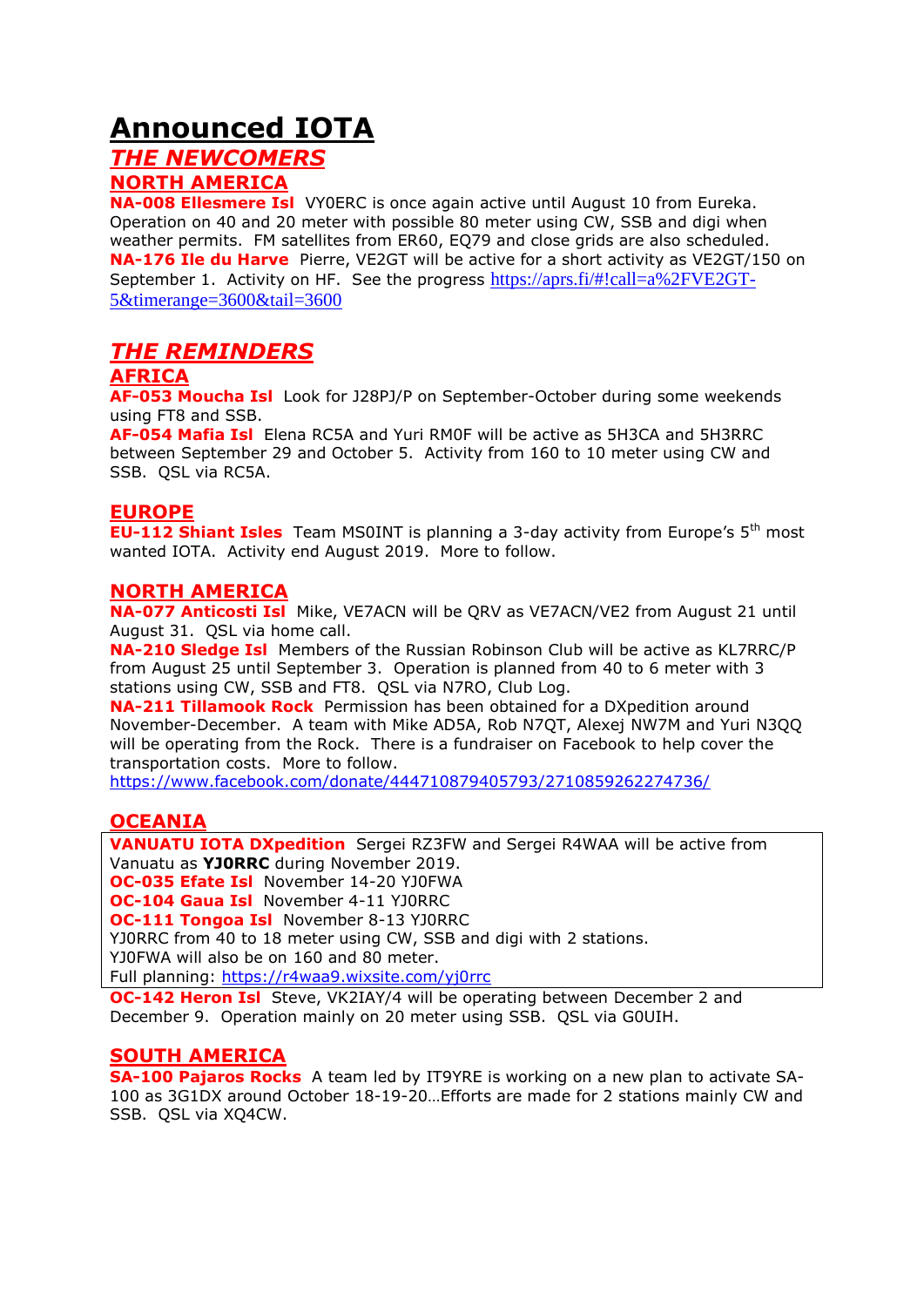# **WWFF INFO**

**F, FRANCE** FFF-0056, Reserve naturelle Marais d'Yves: Franck/F4DTO and Patrick/F4GFE will be celebrating their 10th anniversary of operating from the Reserve naturelle Marais d'Yves (FFF-0056) with the call TM17FFF. Planned dates are: August 19, 26, 30; September 13, 23; October 11, 14. QSL via bureau or via F4GFE (d/B). (tnx DXNL)

# **Lightships and Lighthouses**

**F, FRANCE** For the fourth time DL1DCT, DJ8EI, DJ5KX, DK5OPA, DL5KA and DO1KHR activated the call sign **TM0BSM** for participation in the International Lighthouse and Lightship Weekend (ILLW) 2019 from the lighthouse of Berck-sur-Mer (France). More on QRZ.com

**HC, ECUADOR** Rick, NE8Z is active as **HC1MD/2** from the lighthouse at Capay on Hill. QRV until August 6 on 40, 30, 20 and 17 meter using CW and SSB. QSL via K8LJG direct and LoTW.

**W, USA** The Old Barney Amateur Radio Club will be active as **W2T** from the Tucker's Island Lighthouse in the Tuckerton Seaport (mainland New Jersey) on 3 August, from about 13 UTC to 21 UTC. They will operate SSB and some CW and FT8 on 40 and 20m. QSL VIA N2OO. (TNX 425DX)

**XE, MEXICO** Operators from Radioaficionados Yucatecos will be active as **XF3LL** from Celarain Lighthouse, Cozumel Island NA-090 during the International Ligthhouse and Lightship weekend (August 17-18, 2019). Activity from 10m to 40m, ssb, data and satellite. QSL via XE3N.

# **Special calls**

### *THE NEWCOMERS*

**CE, CHILE CB70E**, **CB70K**, **CB70O** and **CB70Y** are the special callsigns for the Discolo DX Group and the Radio Club Santa Maria de Los Angeles (CE5BYU) to celebrate the 70th anniversary of Condorito, a Chilean cartoon character very popular throughout Latin America. Activity will be on 1-31 August. All QSOs will be confirmed automatically via the bureau. Direct cards should be sent to Grupo Discolo DX, Casilla 422, 4449401 Los Angeles, Chile. (TNX 425DX) <http://discolodxgroup.cl/>

**G, ENGLAND** Celebrating the British Amateur Radio Teledata Group's 60<sup>th</sup> anniversary, special call **GB60ATG** is used from the various DXCC Entities in the United Kingdom until end June 2020. QSL via M0OXO. Complete information on the event and the BARTG Diamond Jubilee Award can be found on <http://bartg.org.uk/wp/> (TNX 425DX)

**HP, PANAMA** Commemorating the 500th anniversary of Panama City, the Radio Club de Panama will be active as **HO1D** during the month of August. QSL direct via HP1RCP. (TNX 425DX)

## *THE REMINDERS*

**DL, GERMANY DM19LGS** marks the 8<sup>th</sup> State Horticultural Show in

Frankenberg/Saxony during 2019 on HF and 2m/70cm with the special DOK 19LGS. QSL via bureau or via DG0ERS direct.

**DL, GERMANY** The German award hunters group DIG celebrates its 50<sup>th</sup> anniversary as **DR50DIG** (DIG #6477, DOK DIG). QRV until end 2019. QSL via bureau or direct via DH1PAL.

**DL, GERMANY** The special event station **DQ600UNI** celebrates the 600<sup>th</sup> anniversary of Rostock University during 2019; special DOK 600UNI from September until December; during August the station's special DOK will be HSR19 (Hanse-Sail 2019). QSL via bureau and DL5KVV (d).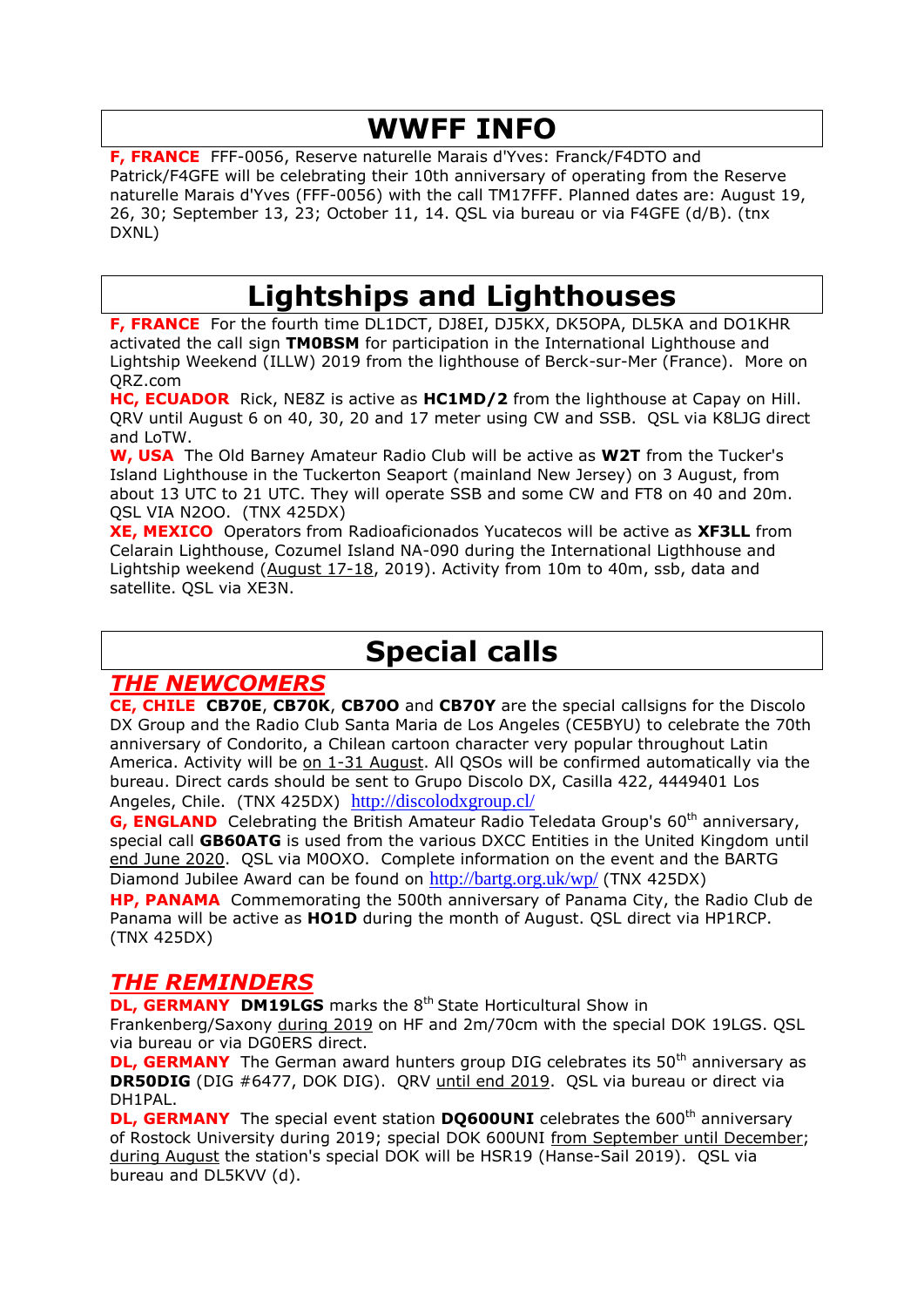**DL, GERMANY DM775FLD** celebrates the founding of the town Friedland 775 years ago during 2019. QSL via bureau.

**DL, GERMANY** The special event calls **DM70GER** and **DL70BRD** celebrate Germany's Septuagennial Jubilee throughout the year. An award will be available as well. QSL for DM70GER via M0SDV direct or Club Log OQRS, DL70BRD via DK1YH direct or bureau, Club Log OQRS.

**DL, GERMANY** The DARC club of Bad Doberan celebrates its 60<sup>th</sup> anniversary as **DM460DA** until end October. Founding fathers in 1959 were Heinz Dittman, DM3XA and Horst Koschay, DM4DA. QSL via DL9GFB, direct or bureau.

**EA, SPAIN** URE San Fernando EA7URF will participate in the official celebrations for the 500th anniversary of the first circumnavigation of the Earth, started in 1519 under the lead of Ferdinand Magellan and completed in 1522 by Juan Sebastian Elcano. Ten special event stations will be active over the next three years, each of them representing a milestone of the voyage. The first one will be **AM500SEV**, which will be active on 10- 18 August to memorialize the departure of the expedition from Sevilla (10 August 1519). QSL via EA7URF (bureau or direct), LoTW. TNX 425DX

**F, FRANCE** Berck-sur-Mer LH FR-0014 A team will be active as **TM0BSM** between August 15 and August 18 during the International Lightship and Lighthouse weekend. QSL via DL0AD, bureau or direct.

**F, FRANCE TM19WAB** will be active to mark the Grand Est Mondial Air Balloon until August 4. Activity on all bands using CW, SSB and DIGI. QSL via F4ESV, log upload to Club Log and LoTW.

**F, FRANCE** The Radio Club de Granville is QRV as **TM75GRV** until August 3. This to celebrate the  $75<sup>th</sup>$  anniversary of D-Day and for the  $75<sup>th</sup>$  annivesary of the liberation of Granville. QSL via F5KAQ.

**G, ENGLAND** On 25-26 July 1939 Polish, French and British cryptanalysts met outside Warsaw to share what they knew about Enigma. Three English special callsigns will be used to commemorate the 80<sup>th</sup> anniversary of that history-changing meeting: **GB80ENI** (1 July-28 August), **GB2ENI** (15 July-11 August) and **GB4ENI** (29 July-25 August). The activity is organized by Wojtek G0IDA, Karol G0UNU and Krzysztof M0AXH.

**G, ENGLAND** Celebrating 55 years of offshore radio broadcasting, the Martello Tower Group [\(http://www.martellotowergroup.com/gb5rc.html\)](http://www.martellotowergroup.com/gb5rc.html) will be active as **GB55RC** on 1- 5 August. Activity will take place from the MV Ross Revenge, home of Radio Caroline, moored in the Blackwater estuary near Bradwell-on-Sea (Essex). QSL via GB55RC (bureau) or G6NHU (direct). (TNX 425DX)

**HB9, SWITZERLAND** During 2019 are the Swiss Amateur Stations allowed to use the prefix **HB90** instead of HB9 and **HB30** instead of HB3. This to celebrate the 90th anniversary of the Union Schweizerischer Kurzwellen Amateure.

**HL, REP OF KOREA** The special event station D73F operates around the 18<sup>th</sup> World Aquatics Championships in GWangju. QRV until August 18 on HF. QSL via HL4CCM, direct or bureau, Club Log OQRS.

**HP, PANAMA** Victor, HP1AVS and others are active as **H31A** until August 15. This to celebrate the  $500<sup>th</sup>$  anniversary of the founding of Panama La Vieja. Operation from 80 to 10 meter using SSB and digital modes. QSL via HP1AS or LoTW.

**I, ITALY** Members of ARI Torino, Ivrea and Pinerolo are active as **II1EMG** until August 4 for the European Masters Games that will be held in the city of Torino and its environs (26 July-4 August). They operate CW, SSB and digital modes on the HF and VHF bands. QSL via the bureau. An award is available for free download. https://www.ii1emg.it/ (TNX 425DX)

**I, ITALY** The special call **II0KT** commemorates the voyage of the raft Kon Tiki in 1947. QRV until August 31. QSL via I0KQB.

**I, ITALY** ARI Fidenza will use a series of special callsigns throughout 2019 to honour twelve "Italian pioneers in radio engineering":

**II4BRD** (Cesare Bardeloni) in August

**II4GRM** (Gruppo Radiotecnico Milanese) in September

**II4MNU** (Ernesto Montu') in October

**II4VAL** (Giancarlo Vallauri) in November